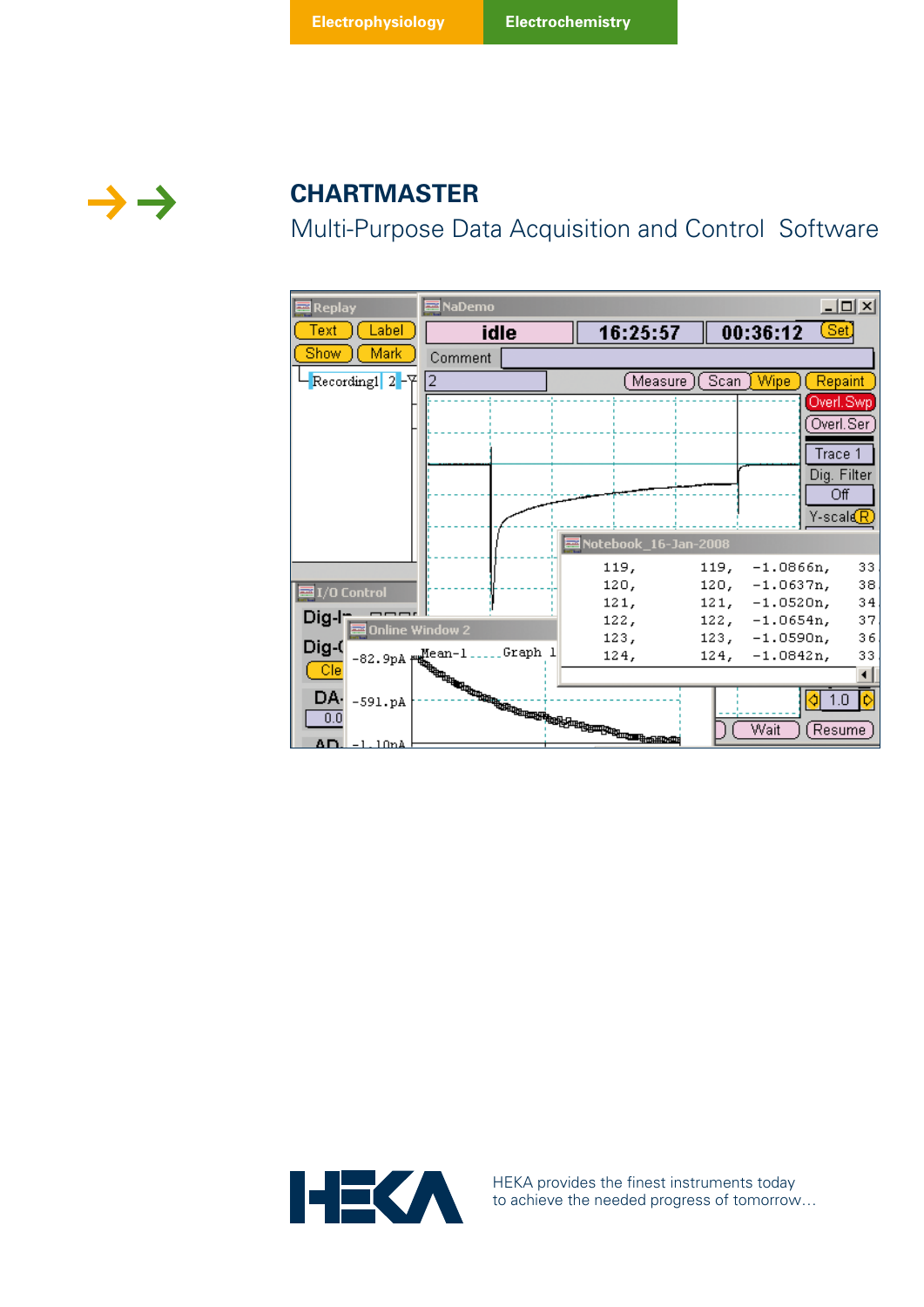*Introduction* The CHARTMASTER software was designed with the main objective to streamline data collection, presentation and analysis during and after an experiment. CHARTMASTER provides all of the necessary software tools that make experimental design and analysis more flexible. With CHARTMASTERs high degree of automation, experimental protocols are now possible that were unattainable with other commercial software products. CHART-MASTERs versatile design allows it to be used for any general purpose data acquisition need. In addition, CHARTMASTER can be used in conjunction with PATCHMASTER to provide even greater capabilities for elaborate electrophysiological recordings.



- *Main Features* Sixteen channel high-speed data acquisition with individual data compression factors
	- • Digital storage oscilloscope display of all acquired channels as well as virtual traces generated by online mathematical processing
	- • Sixteen channel complex waveform generation with independent timing and pulse patterns
	- Ten Pulse Generator global parameters quickly alter the duration and / or amplitude of pulse segments
	- Control of external devices via digital triggers or serial communication protocols
	- Powerful online analysis derived from any arbitrary number of functions and methods
	- Macro recording / playback features and the Protocol Editor allow full experimental automation to be easily accomplished
	- Data tree editor for fast review of acquired data
	- Software Lock-In Amplifier
	- Photometry module to control light sources and analysis of fluorescence measurements
	- Batch Control for external control of CHARTMASTER from another software application
	- • Compatible with Windows (2000, XP and Vista) and Mac OS X (10.4 and newer, PPC or Intel processor)
	- Suitable for research and industrial applications

# *Pulse Generator*

The heart of the CHARTMASTER software is the Pulse Generator. The Pulse Generator defines all of the parameters for data acquisition, waveform generation and external device control. A Pulse Generator File is comprised of any number of predefined sequences. Each sequence consists of the following parameters:

**Timing:** The number of sweeps. the sweep interval and the sampling rate. DA-Channels: Multiple output channels with individual scaling

factors can be specified. Each output waveform can have independent timing and pulse patterns.



**Segments:** A pulse pattern consists of an arbitrary number of segments. Each segment defines the segment type, duration, amplitude, and any increment / decrement factors. Pulse Generator global variables can also be used for additional automation.

**AD-Channels:** Multiple input channels can be acquired simultaneously and processed (virtual trace). To reduce data storage capacity each input channel can have data compression and store / no-store options specified.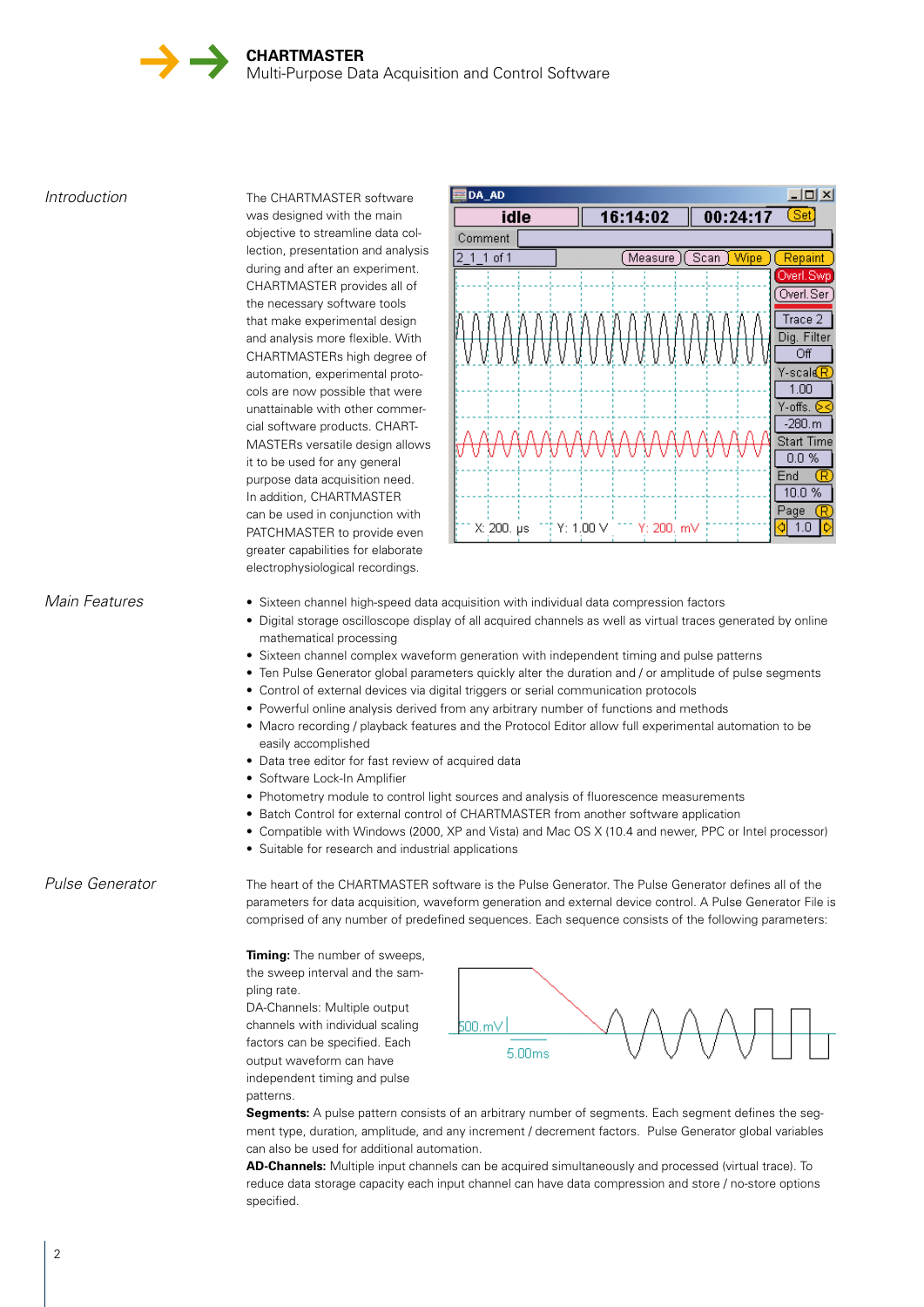Protocol Editor The CHARTMASTER protocol editor is a powerful feature in which complex experimental procedures can be designed, stored, and executed. This tool greatly increases the versatility of CHARTMASTER that will be appreciated by researchers asking for complex, preciselytimed experimental protocols.

(Store)  $\overline{1}$  $Break$ Next | Wait | (Resume) 1: Acquire: IOUpdate=ON SetOsci: Timer,<br>REPEAT: sweeps 0.000s<br>- Sweep: "2-Channel" Sweep: "2-C<br>END REPEAT

The principal idea of the protocol editor is to generate a list of events or tasks which can be executed automatically. Various functions such as REPEAT Loops, input queries, or conditional statements allow the generation of complex interactive processes. In addition, the high degree of automation possibilities increases efficiency, minimizes experimental errors and is thus highly suited for both industrial and research applications.

#### *Online Analysis* The CHARTMASTER software

provides an arbitrary number of analyses that can be performed on newly acquired or stored data. Directly analyzed or derivative data obtained by application of mathematical functions on the analysis results can be displayed as several graphs placed in two independent analysis windows. This allows separation of different data types, for example, current-voltage plots can be shown separately from time lapse data (e.g. chart recording).



Analysis templates can be predefined and stored. Thus, several analysis procedures can easily be switched between and applied to incoming data types without extra editing. A direct link between Pulse Generator sequences and analysis procedures provides definition of data acquisition and analysis prior to the experiment.

*I/O Control* The I/O Control window allows direct access to the hardware interface. The status of digital and analog input channels is monitored. Digital and analog output signals can be set. In addition, defined input parameters are also displayed.

| ■I/O Control                                             |         | $ \Box$ $\times$ |        |  |  |  |
|----------------------------------------------------------|---------|------------------|--------|--|--|--|
| Dia-In                                                   |         |                  |        |  |  |  |
| 23<br>Б<br>-6<br>۰<br>З<br>8<br>я<br>$Diq-Out \Box \Box$ |         |                  |        |  |  |  |
| $\overline{0}$<br>Clear )<br>⊠Single Bit                 |         |                  |        |  |  |  |
| <b>DA-Channels</b>                                       |         |                  |        |  |  |  |
| 0.000V                                                   | 0.000   | 0.000V           | 0.000V |  |  |  |
| <b>AD-Channels</b>                                       |         |                  |        |  |  |  |
| 0.000V                                                   | n nnn v | 0.000 V          | 0.000V |  |  |  |
| 0.000V                                                   | 0.000V  | 0.000V           | 0.000V |  |  |  |
| Values                                                   |         |                  |        |  |  |  |
| 0.000                                                    | 0.000   | 0.000            | 0.000  |  |  |  |
| AdcD Scale                                               |         | 1.000 V/V        |        |  |  |  |
| Adc1 Scale                                               |         | 1.000 V/V        |        |  |  |  |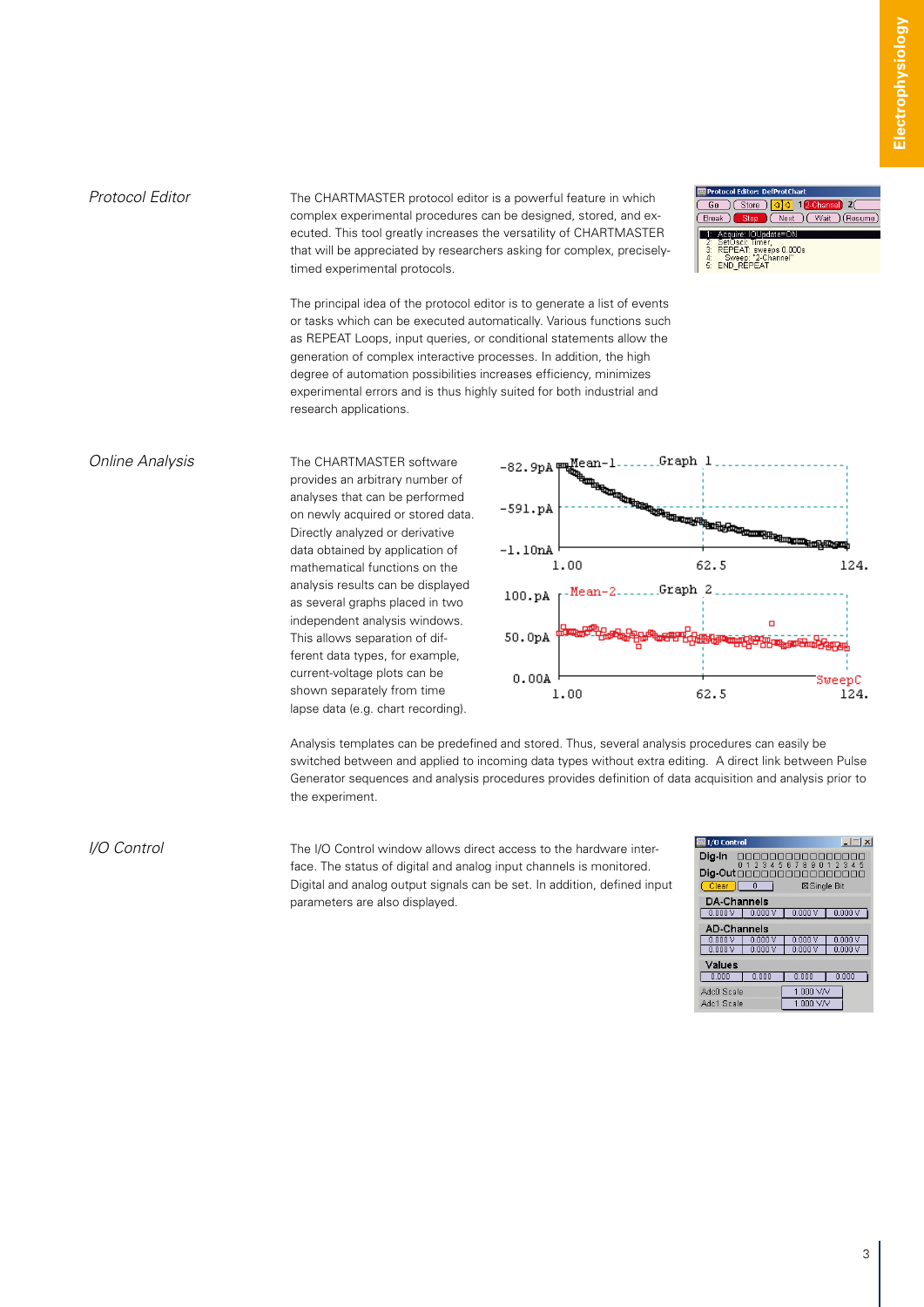## *Technical Specifications*

### **Data Acquisition**

- Up to sixteen input channels
- • Episodic and continuous acquisition mode
- Automatic data compression (different sample rates for different channels)
- • Virtual trace for mathematical online processing of acquired channels
- • A break condition which can terminate all ongoing acquisition can be defined for each acquisition channel
- Selectable data format for storage (INTEGER, REAL, LONGREAL)

#### **Waveform Generation**

- Up to sixteen waveform output channels
- An output waveform can be generated with any arbitrary number of pulse segments
- Output waveform can be created from external template file
- Segment types: constant, ramp, sine, square, non-stored or continuous
- Various increment modes for segment amplitude and duration
- Segment parameters can be assigned by global variables (pgf-parameters)

#### **Digital Oscilloscope**

- Display of up to twenty different traces
- Individual display scaling, offset adjustment and visual appearance for all traces
- Individual digital filter settings for all traces
- • Various labelling modes (e.g. Grids+Labels, Grids+Values, Labels only)
- $\bullet$   $7$ oom
- • Dimmed trace overlay
- Absolute and relative measurements with mouse click
- Individual data points can be read with scan function

#### **Online Analysis**

- Arbitrary number of user defined online methods
- Over forty predefined analysis functions
- Standard mathematical operations allow creation of user defined analysis functions
- Trace operation functions
- • Two online windows with up to twelve graphs for graphical representation of analysis results
- • Link of analysis methods to different acquisition sequences

#### **Trace Buffers**

- • Four independent trace buffers for performing basic arithmetic operations on a data trace (i.e. add, subtract, accumulate, deaccumulate)
- Trace buffers can be displayed as a reference trace in the oscilloscope window

#### **I/O Control**

- Direct control of digital and analog outputs
- Serial command protocols for external device control
- Active monitoring of digital and analog inputs as well as input parameter values
- Direct access to global vaiables

### **Standardization and Automation**

- *Macros:* A series of user defined actions can be recorded and stored as a macro
- • *Protocol Editor:* The Protocol Editor allows complete experimental procedures to be easily created. Within a procedure, feedback from external inputs, amplifier controls, online analysis results or user inputs and experimental parameters can be adjusted. A protocol can be started / called from another protocol.
- *Batch Control:* The CHARTMASTER acquisition program can be controlled from another software application. This allows custom applications, with their own user interface, to take advantage of all of the data acquisition features of CHARTMASTER while adding or subtracting features specific to their requirements.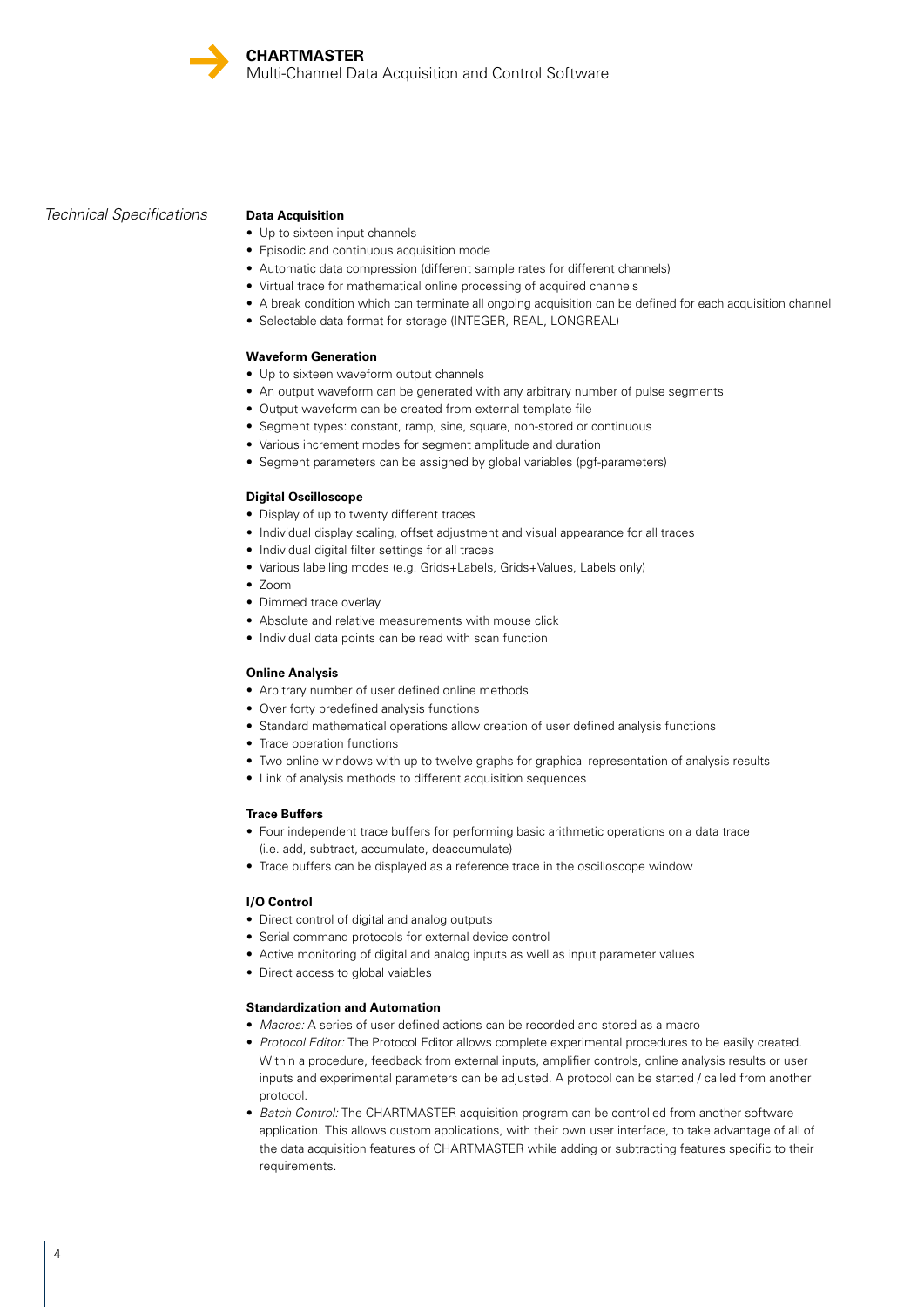# *Technical Specifications*

#### **Data Integrity**

- • Acquired data are organized and stored in a data tree format. Multiple data acquisition runs can be stored in a single data file organized in levels of Groups / Experiments / Series / Sweeps and Traces. This allows easy review, selection and analysis of all the acquired data stored in the data file.
- • CHARTMASTER's extensive software control provides a thorough set of parameters, describing the state of the recording conditions, to be stored along with the data. This allows detailed reconstruction of the experiment for exact analysis when reviewing the acquired data.

#### **Data Export**

- Export and printout of raw data traces or online analysis results
- • Supported formats: ASCII, IGOR PRO (including high level layout features), MATLAB and WMF

#### **Built-in Modules**

- Software Lock-In: CHARTMASTER features a software Lock-In amplifier for time-resolved measurements of admittance
- Photometry Extension: Allows simultaneous high-speed fluorescence and data acquisition with either a TILL Photonics Polychrome, PTI DeltaRAM, Sutter Instrument Lambda 10, DG4, or DG5 light source with multi-excitation and multi-emission protocols
- Solution Data Base: Allows definition and organisation of multiple solutions. Selected solutions can be linked to the acquired data

### **Compatibility**

- Compatible with Windows 2000, XP, Vista or Mac OS X (10.4 and above with either a PPC or Intel processor)
- • CHARTMASTER can read data files created by PATCHMASTER, PULSE, PULSETOOLS or PULSESIM

### **Supported Data Acquisition Interfaces**

- HEKA LIH 1600
- InstruTFCH LIH 8+8
- InstruTECH ITC-16 and ITC-18

### **Minimum Computer Requirements**

- Mac OS X: Macintosh G5 or faster processor, Mac OS X (10.4 and above), 256 MB RAM,
	- available USB port, CD-ROM or Internet access
- Windows: Pentium 4 or faster processor, Windows 2000, XP or Vista, 256 to 512 MB RAM, available USB 2.0 port, CD-ROM or Internet access